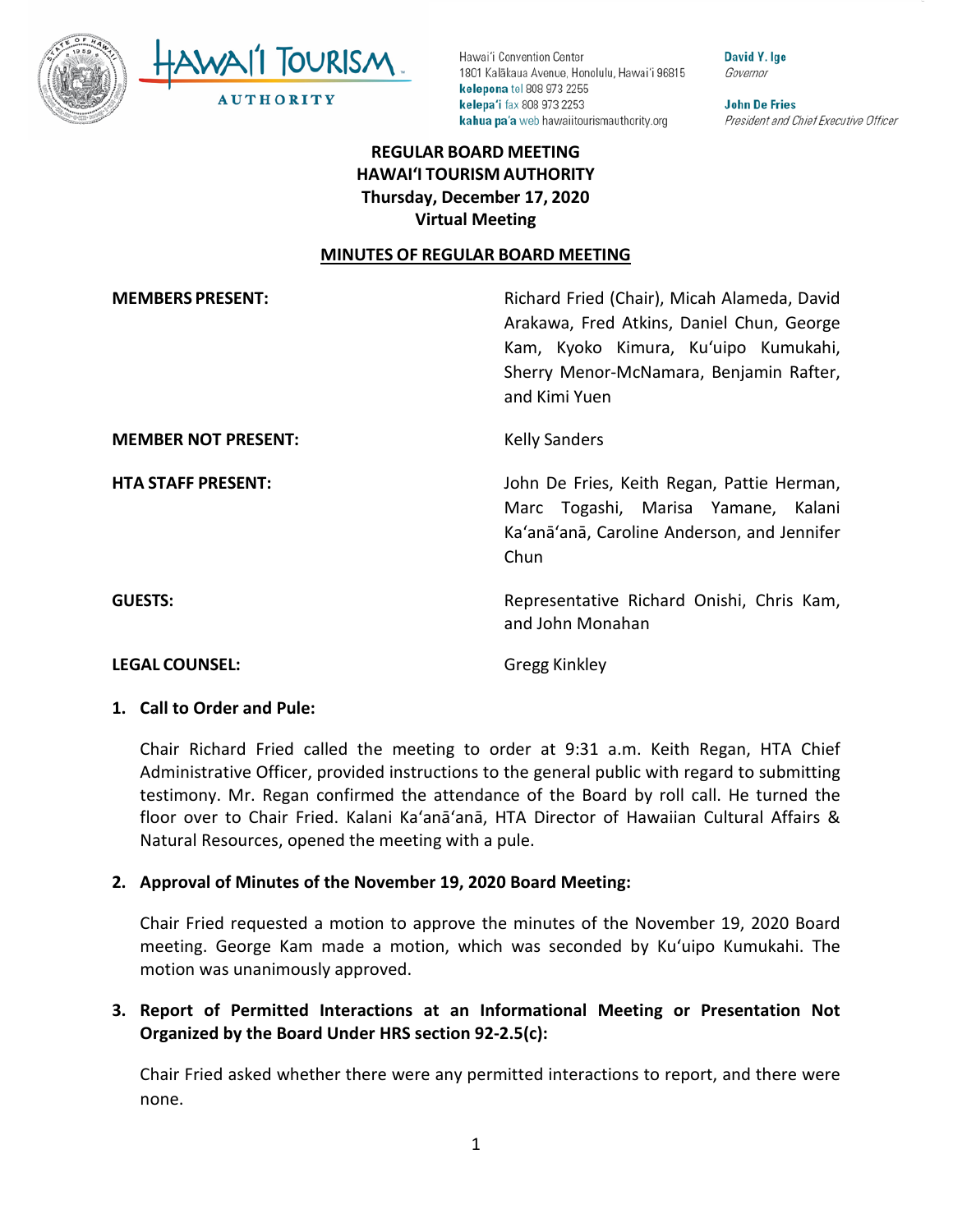



David Y. Ige Governor

**John De Fries** President and Chief Executive Officer

## **4. Report of the CEO Relating to Staff's Implementation of HTA's Programs During November 2020:**

Chair Fried recognized John De Fries, HTA President & CEO, to present his report. Mr. De Fries reported that he continues to be involved in monthly sessions with the county mayors and recurring meetings with Governor David Ige. He said that in recent conversations, there has been eagerness by some in the visitor industry to have a complete focus on branding and marketing and to deprioritize the other three pillars of Hawaiian Culture, Community, and Natural Resources. Mr. De Fries confirmed and restated that the Five Year Strategic Plan is an integrated approach. The Hawai'i brand is recognized worldwide because of its beautiful natural resources and the vitality, uniqueness, and warmth of the Hawaiian culture. He noted that a single fabric constitutes the Hawai'i brand. Mr. De Fries said that a sense of identity and balance is a result of the integrated approach of the HTA Four Pillars.

Mr. De Fries recognized Mr. Regan to continue the presentation of the CEO report. Mr. Regan noted that he has been a part of the HTA team for two years and expressed his thanks to the Board, Mr. De Fries, and the HTA team. Mr. Regan invited the members of the HTA leadership team to provide recaps of their activities in the 2020 calendar year.

Mr. Ka'anā'anā reported that the Aloha 'Āina Program awarded \$2,000,000 to 34 programs statewide. He noted that due to COVID-19, HTA reduced each award by 50% but kept all of the programs, which covered areas like near shore waters, coral reefs, and watershed management.

Mr. Ka'anā'anā reported that the Kūkulu Ola Program awarded \$1,500,000 to 43 programs. He noted that due to COVID-19, the number of programs was reduced to 33 with about \$680,000 awarded. One such program was the Ho'okua'āina Program, which engages at-risk youth to participate in lo'i cultivation.

Mr. Ka'anā'anā reported that many festivals and events were canceled, but HTA was able to support virtual events like May Day and the Prince Lot Hula Festival. He said that HTA has continued to support the Native Hawaiian Hospitality Association. He added that the cultural training that they provide has been moved to a virtual platform and has been able to reach larger audiences.

Mr. Ka'anā'anā reported that HTA continues to support 'Ōlelo Hawai'i, which conserves, rescans, and digitizes Hawaiian language newspapers from 1834 to 1948. He said that HTA also supported the rehabilitation of the 'Iolani Palace coronation pavilion and the removal of bees from the façade. HTA has also supported Pop-Up Mākeke, which promotes small businesses and local artisans.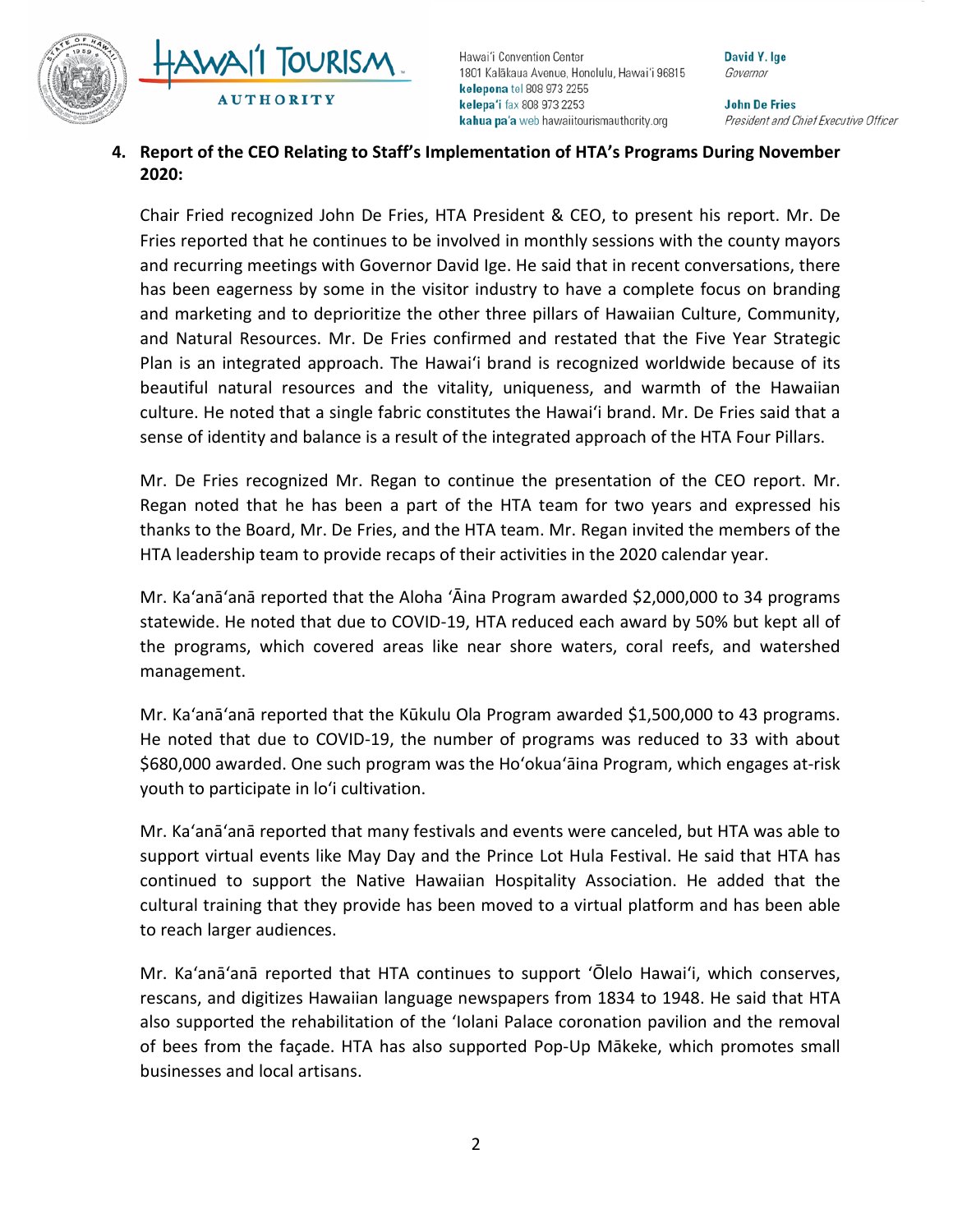

# TOURISM **AUTHORITY**

Hawai'i Convention Center 1801 Kalākaua Avenue, Honolulu, Hawai'i 96815 kelepona tel 808 973 2255 kelepa'i fax 808 973 2253 kahua pa'a web hawaiitourismauthority.org

David Y. Ige Governor

**John De Fries** President and Chief Executive Officer

Caroline Anderson, HTA Director of Community Enrichment, reported that the Community Enrichment Program made awards to 92 projects. Ms. Anderson noted that 78 programs were terminated due to the pandemic. Some of the events that occurred in the beginning of the year included POW WOW Hawai'i, E Kanikapila Kākou, and Waimea Town Celebration. She noted that HTA supported virtual events in the latter part of the calendar year like the Hawaiian Slack Key Guitar Festival, the Ka'u Coffee Festival, and the Okinawan Festival.

Ms. Anderson reported that HTA has supported the Hawai'i Agritourism Initiative that provides educational virtual workshops on market opportunities, compliance and planning, and assistance with grant applications. She reported that HTA supported the 75th Anniversary Commemoration of the end of World War II with education programming and social media content creation.

Ms. Anderson reported that HTA partnered with the University of Hawai'i (UH) at Mānoa and UH West O'ahu to award scholarships to public high school seniors interested in pursuing degrees in hospitality management and the culinary arts. She said that the Destination Management Action Plans (DMAP) were the main focus toward the end of the year.

Marisa Yamane, HTA Director of Communications & Public Relations, reported that their primary focus was on crisis communications. Ms. Yamane said that HTA provided timely and newsworthy updates to lawmakers and industry partners. She noted that HTA sent over 1,400 email updates since January. Ms. Yamane added that HTA continues to send daily briefers that are also posted on the HTA website.

Ms. Yamane reported that the communications team has been working with local, national, and international media. She noted that Mr. De Fries has been interviewed by many media outlets and has attended press conferences with Gov. Ige. Ms. Yamane said that the communications team has responded to emails, phone calls, and social media messages regarding the quarantine and pre-travel testing program. She reported that they constantly update the HTA website and share Gov. Ige's and the four county mayors' press conferences on HTA's Facebook page. Ms. Yamane said that they have issued 188 press releases, which is a significant increase from last year.

Pattie Herman, HTA Vice President of Marketing & Product Development, reported that HTA continues to work through the pre-test programs. Ms. Herman noted that the trusted travel program in Canada has been completed, and they are near the tail end for Korea and Taiwan.

Ms. Herman reported that there was a semi-virtual trade show in Taiwan in which 15 Hawai'i industry partners presented. She said that Mr. De Fries met with JTB and the Japan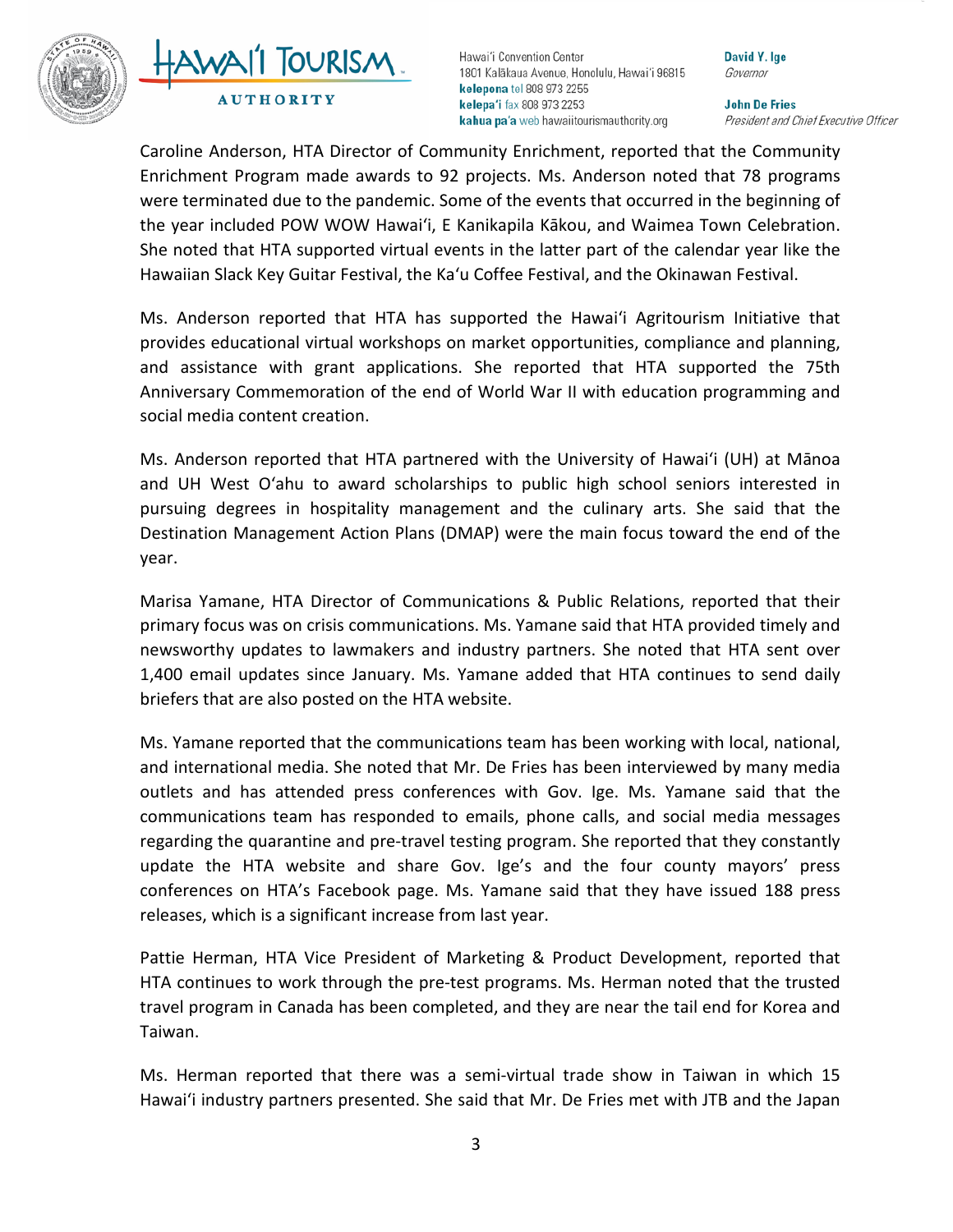



David Y. Ige Governor

**John De Fries** President and Chief Executive Officer

Association of Travel Agents to reinforce those relationships. She noted that JTB still cannot sell packages for the destination yet, but is eager. Ms. Herman added that Hawai'i Tourism Japan and Hawai'i Tourism Canada are doing fantastic jobs.

Ms. Herman reported that she participated in the DMAP process and noted that the community wants more information about the resumption of the visitor industry. She added that she is working with the Island Chapters on how to best do that. Ms. Herman reported that she holds weekly meetings with the global marketing teams to discuss new initiatives and how to weave in the mālama concept. She said that she met with executives from Southwest Airlines and remains in touch with HVCB with regard to citywide and single property sales updates.

Chair Fried invited the public to provide testimony, and there was none.

**5. Presentation by the Coordinators of the Recently Launched Movers and Shakas Program, a Remote Workers Program that Leverages the Visitor Industry in an Effort to Support Economic Diversification:**

Chair Fried deferred Agenda Item No. 5.

**6. Presentation and Discussion of Current Market Insights and Conditions in Hawai'i and Key Major Hawai'i Tourism Markets, Including the United States, Japan, Canada, Oceania, Other Asia, Europe, and Cruise:**

Chair Fried recognized Jennifer Chun, HTA Director of Tourism Research, to present market insights and conditions. Ms. Chun reported that visitor and hotel statistics will not be published until the end of the month. She added that the Department of Taxation did not publish updated Transient Accommodation Tax (TAT) numbers.

Ms. Chun said that HTA is a member of the U.S. Travel Association, which reports on the impact of COVID-19 on travel spending. She reported that there has been a significant decrease in Hawai'i's estimated visitor spending and tax revenues.

Ms. Chun said that HTA subscribes to Tourism Economics' Global Travel Service, which tracks and forecasts short, medium, and long haul outbound travel by country. She reported that Japan long haul travel will not return to 2019 levels until 2023 Ms. Chun said that Canada shows similar trends and that most outbound travel from Canada is short haul traffic to the continental U.S. She noted that medium haul travel would include Mexico and Central America.

Ms. Chun said that Australia long haul travel will return to 2019 levels in 2023. She noted that the largest growth is in medium haul trips to Southeast Asia. Short haul travel from Australia only includes New Zealand. Ms. Chun said that an increase in short haul travel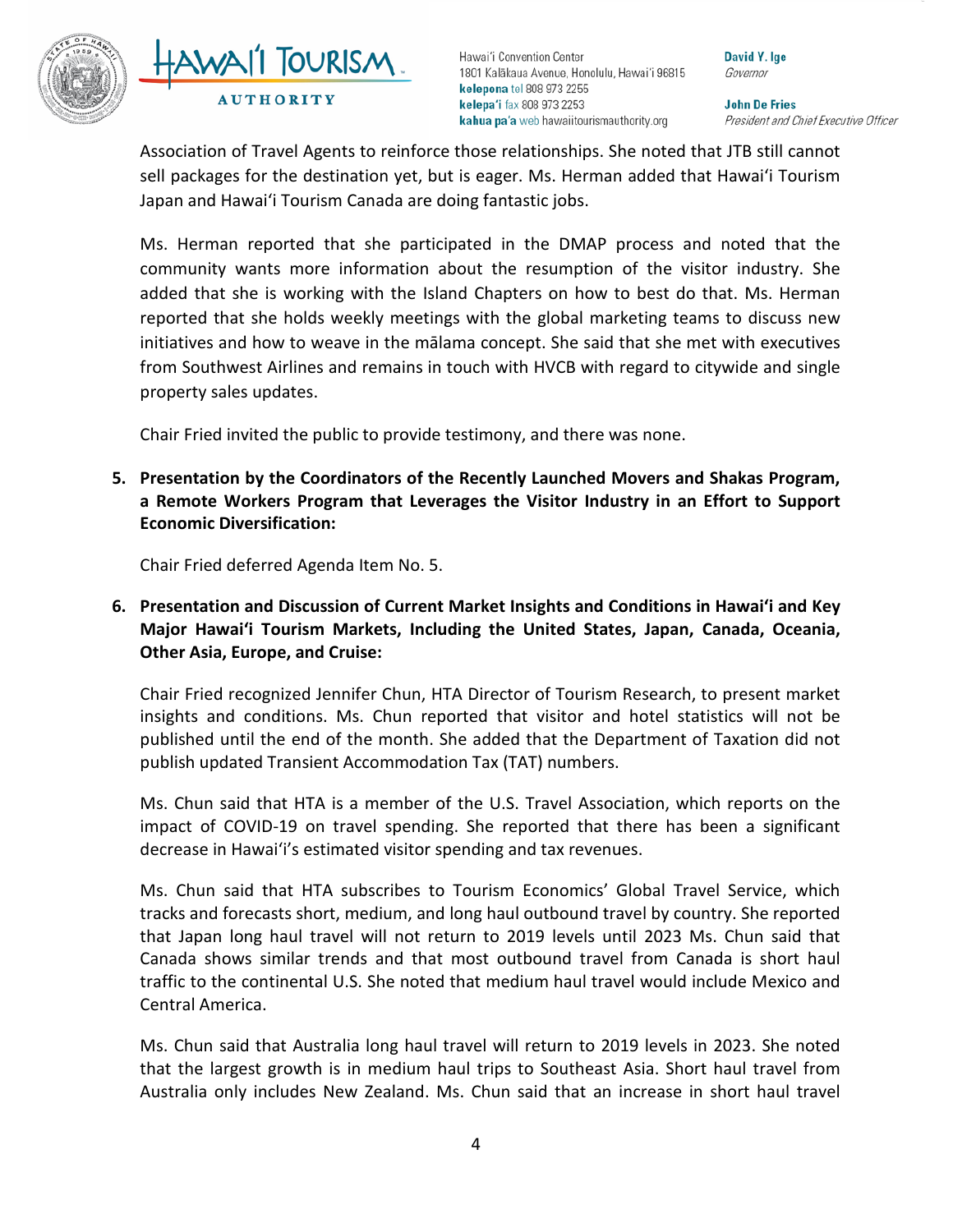



David Y. Ige Governor

**John De Fries** President and Chief Executive Officer

from New Zealand is helping travel recovery. She noted that Korea long haul travel is slow to recover. There has been an increase in short haul travel to neighboring countries and medium haul travel to greater Asia. She added that Taiwan demand for short and medium haul flights has increased.

Chair Fried invited the public to provide testimony, and there was none.

# **7. Presentation by the OmniTrak Group of the Resident Sentiment Survey Results:**

Chair Fried recognized Chris Kam of OmniTrack to present the results of the 2020 Resident Sentiment Survey. Mr. C. Kam explained that the resident survey tracks resident attitudes toward tourism and identifies positive and negative impacts of the visitor industry. He said that 1,709 people were surveyed between the primary and general elections. 52% responded by phone and 48% responded by online survey.

Mr. C. Kam said that there was an unparalleled major shock to the visitor industry due to the COVID-19 pandemic. He noted that resident sentiment toward the visitor industry weakened possibly due to the perception that tourism leads to an increased health risk. As a result, survey respondents reflected a hesitancy to reopen Hawai'i and encourage travel to the state. He added that concerns about overtourism linger. Mr. C. Kam said that regenerative growth of resident sentiment will require increasing the economic, social, cultural, and community benefits of tourism for residents, addressing the negative impacts like traffic and high cost of living, reopening the state safely, and enforcing mandatory quarantines.

Mr. C. Kam reported that there was a decline in resident perception of the favorability of tourism. The perceived impacts of tourism on the state and respondents' families significantly declined. Additionally, the perception that tourism generates more benefits than problems has decreased.

Mr. C. Kam reported that there was positive movement in the perception that tourism creates shopping, dining, and entertainment opportunities, as well as jobs with opportunities for advancement.

Mr. C. Kam reported that the perception that tourism causes traffic and higher costs of living increased, which is a byproduct of lingering concerns about overtourism. He said that the perceptions that tourism helps preserve Hawai'i's natural resources and culture and language decreased.

Mr. C. Kam reported that sentiment toward actively promoting tourism and encouraging travel to Hawai'i decreased.

Mr. C. Kam reported that the perception that the economy is too dependent on tourism and that Hawai'i is run for tourists at the expense of residents increased. He said that the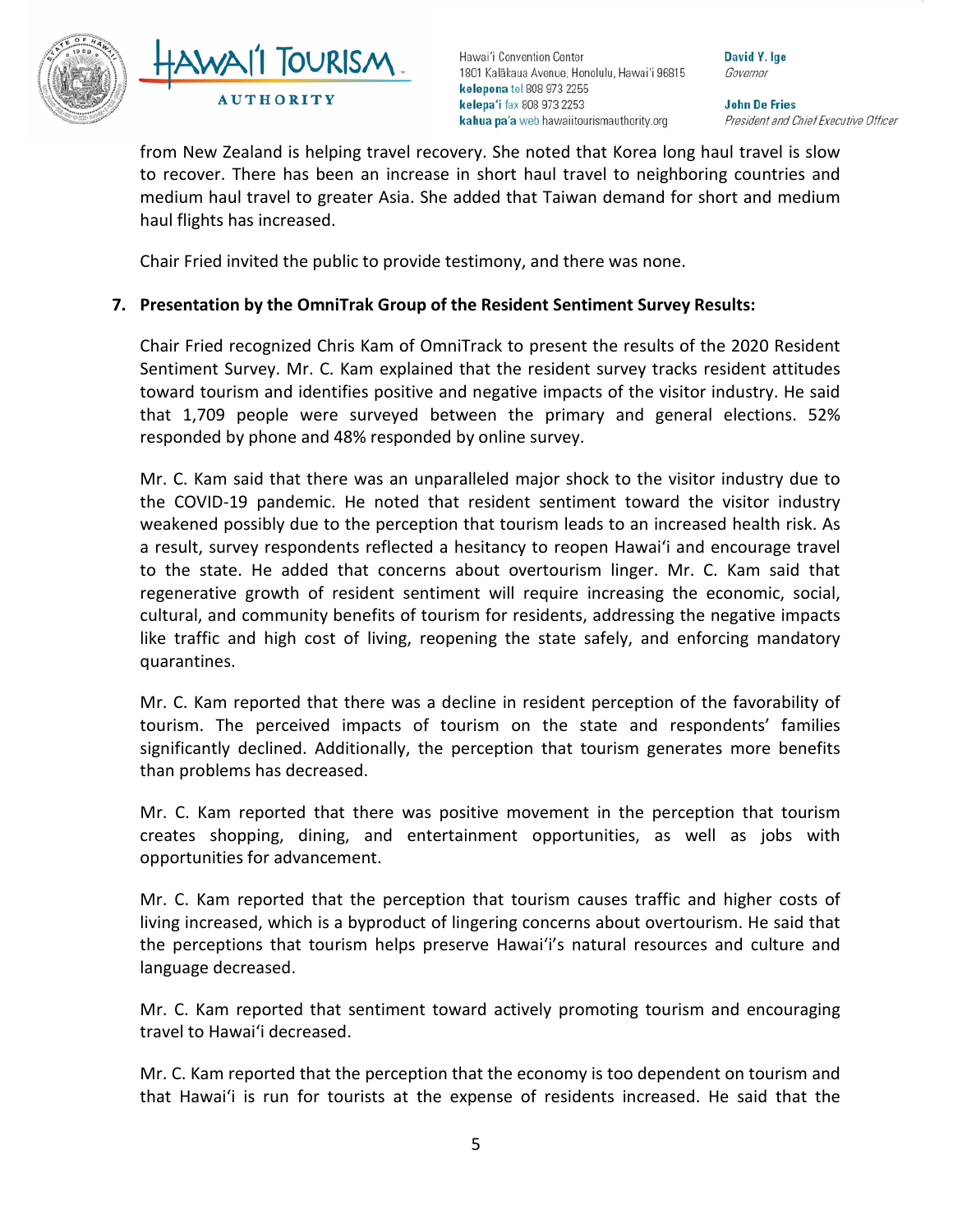



David Y. Ige Governor

**John De Fries** President and Chief Executive Officer

perception that residents have a voice in tourism development decreased.

Mr. C. Kam said that this year's resident survey added four statements to gauge resident sentiment on the impact of COVID-19. 49% disagreed with the statement that Hawai'i should be reopened to bring back jobs and businesses. 43% agreed with the statement that people should not be visiting Hawai'i at this time. 62% disagreed with the statement that state and county governments can safely reopen their islands. 62% disagreed with the statement that state and county governments can effectively enforce the 14 day quarantine. Mr. C. Kam noted that respondent attitudes were the same regardless of whether a household member was in the visitor industry.

Mr. C. Kam discussed the three key tracking statements. He reported that 54% agreed that tourism has brought more benefits than problems, which has been trending downwards. He noted that during economic downturns in 2001 and 2009, sentiment generally increased. He added that it is interesting that despite the economic falloff, agreement with the statement continued to trend downwards. Mr. C. Kam explained that perhaps resident sentiment is that the consequences of the pandemic outweigh the benefits of tourism. As a follow-up question, the survey asks what problems the visitor industry creates. He said that the most common answers were traffic, high cost of living, damage to the environment, overcrowding, and over-dependence on tourism, which have remained the top responses year-over-year. He noted that the response about health concerns increased significantly and is a new problem the industry must address.

Mr. C. Kam said that the next key tracking statement measures the impact of tourism on the respondent and their family. He reported that 34% said that tourism has been mostly positive, which is a decrease from prior years. He noted that it may be a result of job losses and linking tourism to the pandemic. He said that there was an increase in negative ratings.

Mr. C. Kam said that the last tracking statement is that the island is being run for tourists at expense of residents. He reported that despite the decrease in arrivals, there was a 67% agreement with the statement, which continues to trend upwards. He noted that perhaps residents were not in favor of reopening the state and doing so was prioritizing the visitor industry over residents.

Mr. C. Kam said that improving resident sentiment requires communicating and promoting economic, social, cultural, and community benefits and reducing negative impacts. In addition to previous drivers of resident sentiment, the industry needs to take into consideration messaging and programs about responsibly reopening and enforcing quarantines.

Mr. C. Kam said that according to OmniTrak's national survey data, as of December, interest in domestic travel is growing, and there are signs of resiliency of travel demand for Hawai'i. He noted that the DMAP program will help address resident concerns.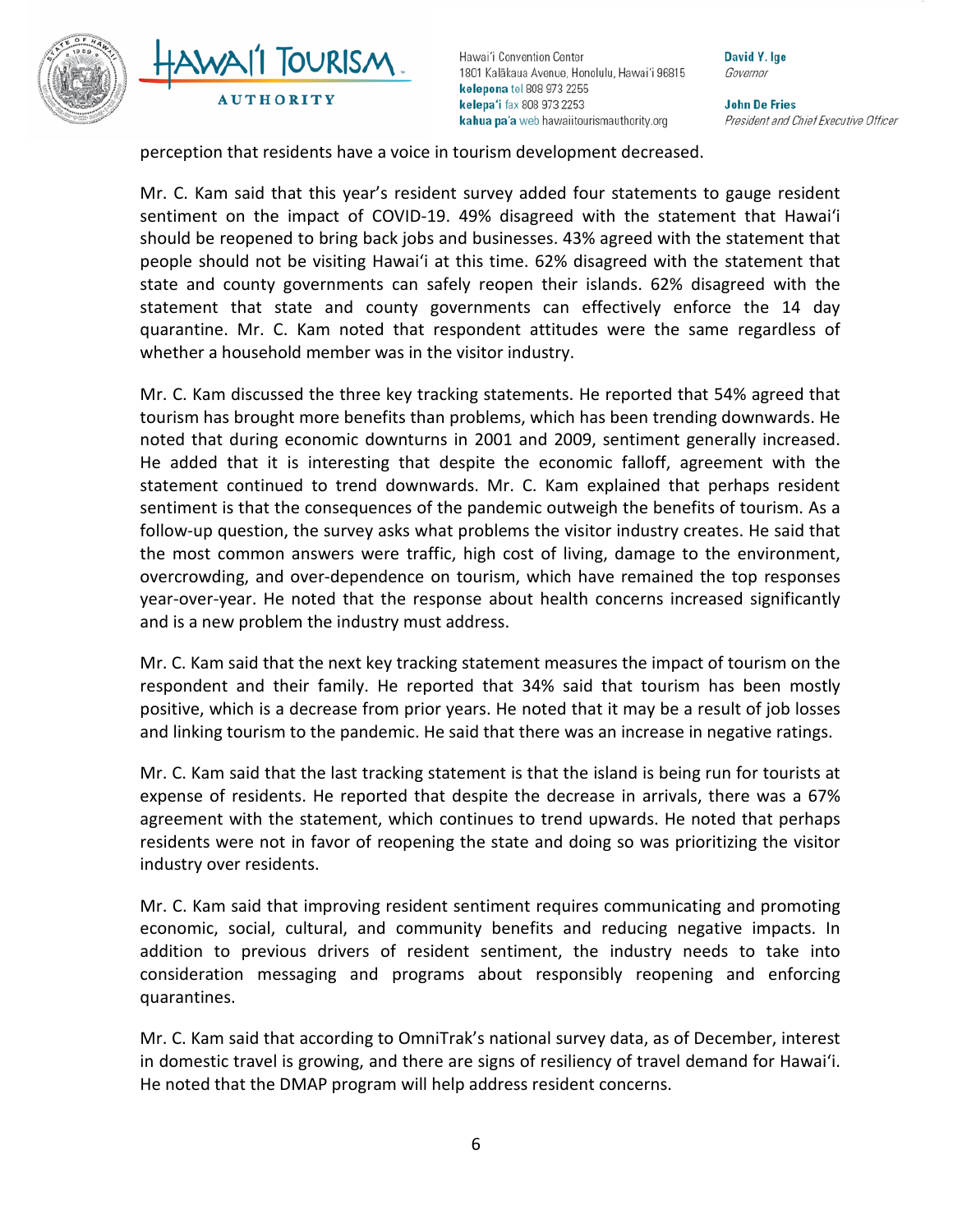

TOURISM **AUTHORITY** 

Hawai'i Convention Center 1801 Kalākaua Avenue, Honolulu, Hawai'i 96815 kelepona tel 808 973 2255 kelepa'i fax 808 973 2253 kahua pa'a web hawaiitourismauthority.org

David Y. Ige Governor

**John De Fries** President and Chief Executive Officer

Kyoko Kimura asked how many respondents were industry related. Mr. C. Kam responded that 46% were not in the industry.

Mr. Atkins asked how many of the respondents were from Kaua'i. Mr. C. Kam responded 201. Mr. Atkins asked if the sample was broken down by different regions of the island. Mr. C. Kam responded that they did not quota different regions of Kaua'i. Mr. Atkins added that resident sentiment will continue to decrease unless HTA emphasizes the other Pillars besides Branding.

Chair Fried invited the public to provide testimony, and there was a question. Susan Haigh-Bishop asked about the impact of high property costs on local residents. Mr. C. Kam responded that 2 to 3% of respondents cited that as a problem.

Emily Herzog asked if the survey was tracked by different regions of Hawai'i. Mr. C. Kam responded that the survey was tracked by 12 different regions. The only island that was not broken down was Kaua'i.

**8. Presentation, Discussion and Action on the Destination Management Action Plans for Kauaʻi, Maui Nui and Hawai'i Island:**

Chair Fried recognized Ms. Anderson to present on the Destination Management Action Plans (DMAP) for Kaua'i, Maui, and Moloka'i. Ms. Anderson said that the DMAP represents the type of tourism that the community wants. The process allows the community to voice their concerns. Ms. Anderson acknowledged a number of people including external facilitators who supported the process, steering committee participants, DMAP authors, Board members Kimi Yuen, Ms. Kimura, and Mr. Atkins, and the HTA staff.

Ms. Anderson said that the purpose of the DMAP process (1) was to reset, rebuild, and redesign the visitor industry for each island, (2) create opportunities for resident engagement and collaboration between the county, industry, and community, (3) improve new tourism products and offerings, and (4) establish better systems and processes to manage areas of concern. Ms. Anderson discussed an overview of the DMAP process and noted that three plans are being presented to the Board for its approval.

Ms. Anderson presented the Kaua'i DMAP as contained in the Board packet. She acknowledged the members of the steering committee. She said that some of the overarching themes include (1) better management of laws that protect natural resources, (2) managing transportation issues and infrastructure, (3) two-way communication and industry collaboration, and (4) support for local businesses. Some of the anchor actions to achieve the overarching themes include instilling values related to cultural and natural resources, addressing overtourism, increasing communication and outreach efforts, and supporting diversification of other sectors.

Mr. Atkins, who was a member of the steering committee, asked the committee members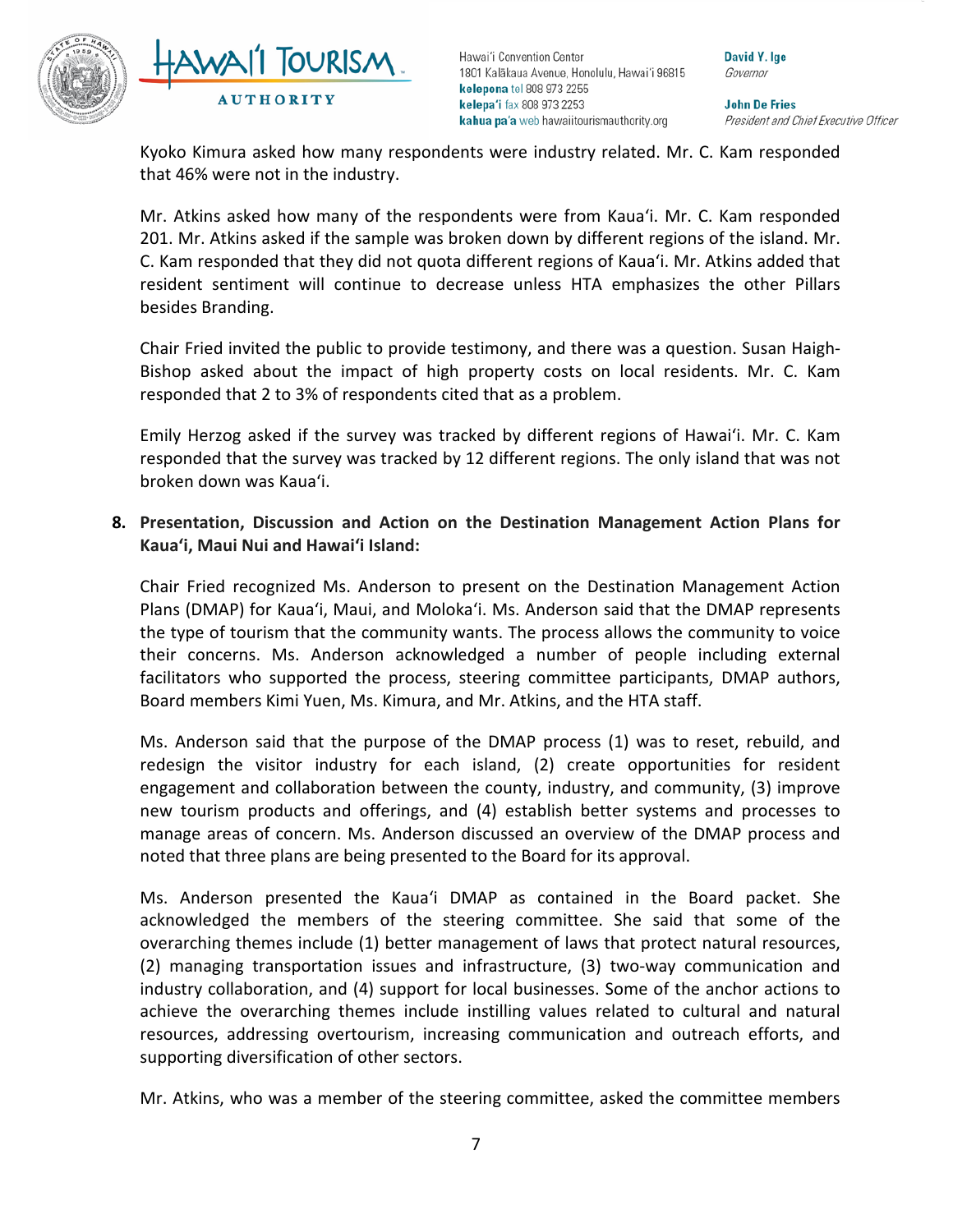



David Y. Ige Governor

**John De Fries** President and Chief Executive Officer

to read the HTA Five Year Strategic Plan to ensure that the DMAP is consistent with it. He said that it was a diverse committee with members from the county, hoteliers, and small businesses. He recommended that the Board approve the DMAP.

Ms. Kimura presented the Maui DMAP as contained in the Board packet. She said that there are 19 members on the steering committee from diverse backgrounds and from different parts of the island. She noted that there were four meetings and 153 people from the community participated. Ms. Kimura said that some of the overarching themes include (1) concern with illegal rentals, (2) finding visitors that have similar values as residents, (3) twoway communication and industry collaboration, and (4) addressing transportation issues and infrastructure. She said that some of the anchor actions include responsible tourism marketing, funding cultural and natural resource programs, developing regenerative tourism initiatives, and ensuring more direct benefits of tourism for residents.

Ms. Kimura presented the Moloka'i DMAP as contained in the Board packet. She said that there are ten members. She noted that there were four meetings, 63 attendees, and 139 mail responses. Ms. Kimura said that some of the overarching themes include (1) strengthen tourism and support job stability, (2) keep Moloka'i Moloka'i, and (3) empower residents to control tourism activities. Some of the anchor actions include educating visitors, growing Moloka'i businesses, attracting specific visitor segments and kama'āina, and enhancing visitor-resident relations.

Chair Fried invited the public to provide testimony, and there was none.

Ms. Yuen made a motion to approve the Kaua'i, Maui, and Moloka'i DMAPs, which was seconded by Ms. Kimura. The motion was unanimously approved.

Chair Fried announced a break in the meeting at 11:30 a.m. The meeting resumed at 11:41 a.m.

#### **9. Presentation, Discussion and Action on HTA's Financial Reports for November 2020:**

Chair Fried recognized Mr. Regan to present the financial reports as contained in the Board packet. Mr. Regan said that there were no TAT disbursements. He reported that there were \$1,900,000 in new expenditures, \$40,000 in new encumbrances, and \$994,000 in disencumbrances. He said that year-to-date there has been \$10,400,000 in encumbrances. Mr. Regan noted that the Tourism Special Fund (TSF) has \$69,300,000 in cash and investments, which includes \$5,100,000 in emergency funds. He added that the TSF cash balance will continue to decrease without TAT distributions, and they will monitor it closely.

Chair Fried invited the public to provide testimony, and there was none.

Representative Richard Onishi asked about non-operational funds encumbered within the TSF. Mr. Regan responded that \$6,000,000 has been set aside for the Hawaiian Center for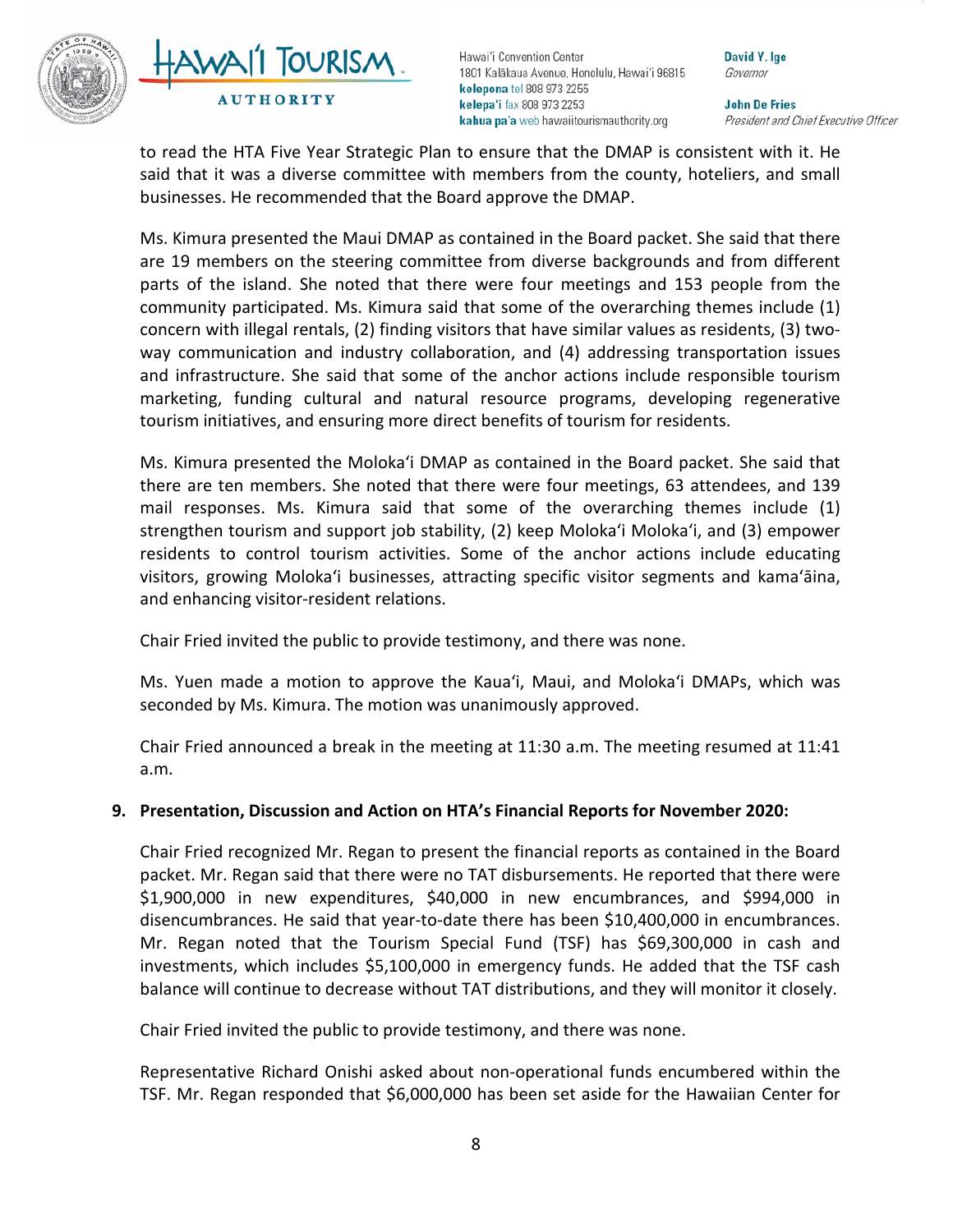



David Y. Ige Governor

**John De Fries** President and Chief Executive Officer

Music and Dance.

Rep. Onishi asked about the status of the emergency funds. Mr. Regan responded that HTA has made a request to Gov. Ige to release the funds, but have not yet received a response.

Mr. Kam made a motion to approve the financial reports, which was seconded by Ms. Kumukahi. The motion was unanimously approved.

## **10. Presentation, Discussion and Approval of the Amended Fiscal Year 2021 Budget of the Hawai'i Tourism Authority:**

Chair Fried recognized Mr. De Fries to present the Amended Fiscal Year 2021 Budget. Mr. De Fries said that he had a conversation with Representative Sylvia Luke, who said that general funds are being clawed back, and HTA will have until December 30th to encumber funds going into the second half of the fiscal year.

Rep. Onishi said that he also had a conversation with Rep. Luke and emphasized that without those funds HTA and the Hawai'i Convention Center would not be able to operate. He added that he will have further conversations with Rep. Luke and that she is aware that HTA is amending the Fiscal Year 2021 budget.

Mr. Regan said that the budget was originally \$86,000,000, and it was reduced to \$48,700,000 following the suspension of TAT disbursements. The amended budget will further reduce it to \$41,000,000. He explained that it was a systematic process, and all programs were involved in the discussion. He said that they anticipated that Gov. Ige would release the emergency funds, but they removed it from the revenue projection.

Mr. Regan discussed changes to the Hawaiian Culture budget. He said that the Kūkulu Ola Program would be reduced by \$3,000,000, the Hawaiian Culture Initiative would be reduced by \$450,000, the Ma'ema'e Program would be reduced by \$15,000, and Market Support would be reduced by \$20,000. Mr. Regan said that \$250,000 would be added for the Hawaiian Center for Music and Dance. Mr. Ka'anā'anā explained that a physical concept may not be the best option given the struggles of museums in general. He noted that the funds would support developing a virtual center that is interactive, can reach wider audiences, and have lower maintenance costs. Mr. Regan said that \$100,000 would be added to the budget to support the Merrie Monarch Hula Festival. Mr. Ka'anā'anā noted that the festival would be a bubble closed to physical attendees. He added that the Merrie Monarch Festival made the most sense to support because of the international popularity of the festival and the ability to stream it. Mr. Regan said \$250,000 was added to the Hawaiian Culture Opportunity Fund and 'Ōlelo Hawai'i respectively, and \$50,000 was added to support the Festival of Pacific Arts & Culture and the Surfing commission respectively. Mr. Regan said that overall the Hawaiian Culture budget was reduced by 60%.

Mr. Regan discussed changes to the Natural Resources budget. He said that the Aloha 'Āina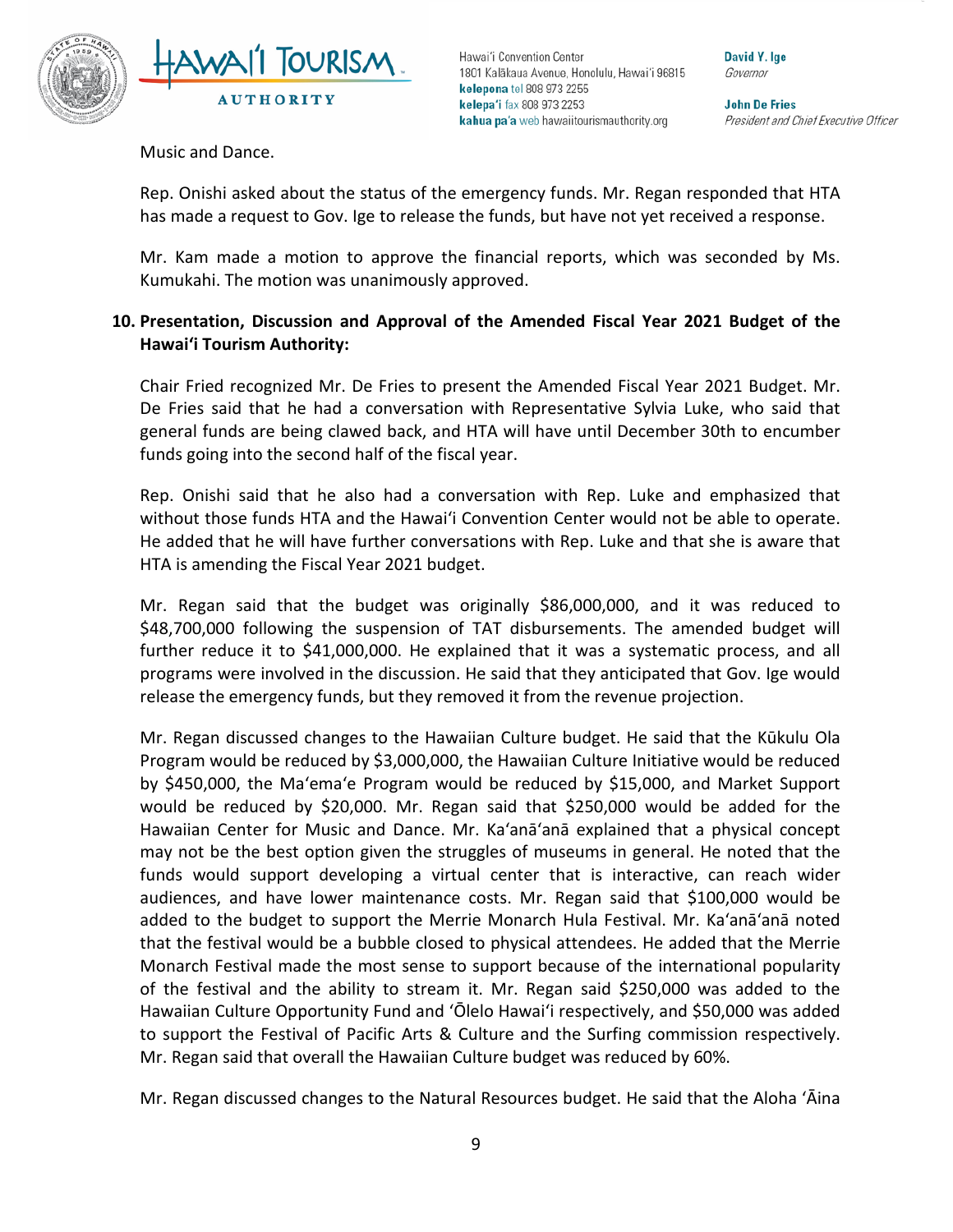



David Y. Ige Governor

**John De Fries** President and Chief Executive Officer

Program would be reduced by \$2,300,000, and the Visitor Impact Program would be increased by \$794,000. Mr. Ka'anā'anā added that it would support the study of user fees, a state reservation program, and tour guide certifications. Mr. Regan said that overall the Natural Resources budget would be reduced by 59%.

Mr. Regan discussed changes to the Community budget. He said that the O'ahu DMAP budget would be reduced by \$744,000, the Maui Nui DMAP budget would be reduced by \$475,000, and the Kaua'i DMAP and Hawai'i Island DMAP budgets would be reduced by \$575,000 respectively. Mr. Regan noted that the funds are still allocated to support these initiatives, but it is unlikely that HTA would expend those funds this fiscal year. He said that the Community budget was reduced by 69%.

Ms. Herman discussed changes to the Branding budget. She said that the \$2,300,000 budget for MCI is embedded in the \$17,000,000 U.S. budget. Mr. Atkins recommended separating the two line items. John Monahan of HVCB responded that he has no problem separating the line items because the MCI budget will remain the same. He added that they could always use more money, but the available funds are adequate to carry out HVCB's marketing plan. He noted that hiring a corporate citywide salesperson would be the first thing HVCB would recommend as citywide and single property business returns. Mr. Regan said that the Branding budget was reduced by 4.8%.

Mr. Regan said that the Sports budget was reduced by \$150,000 because of the inability to hold certain events due to COVID-19.

Mr. Regan discussed changes to the Safety and Security budget. He said that the VASH budget would be increased to \$650,000. Mr. Kam asked if that is enough money given some of the challenges and needs for visitor assistance. Chair Fried also expressed his support for providing additional funding to VASH. David Arakawa said that this COVID-19 assistance may not be the responsibility of HTA, but rather the responsibility of another department. He added that if HTA does continue to assist, then HTA needs to document the expenditures well so that HTA can be properly reimbursed.

Marc Togashi, HTA Vice President of Finance, said that the Crisis Management line item needs to be supplemented with \$33,962, which was approved by the Board at last month's meeting.

Mr. Regan said that HTA is looking at ways to reduce the cost of the HTA website by moving some of those responsibilities in-house.

Mr. Togashi said that adjustments to the payroll are a result of the collective bargaining agreement, which dates back to the beginning of Fiscal Year 2020.

Rep. Onishi expressed concern about whether the management of user fees and a reservation system falls within HTA's responsibilities. Mr. Ka'anā'anā responded that the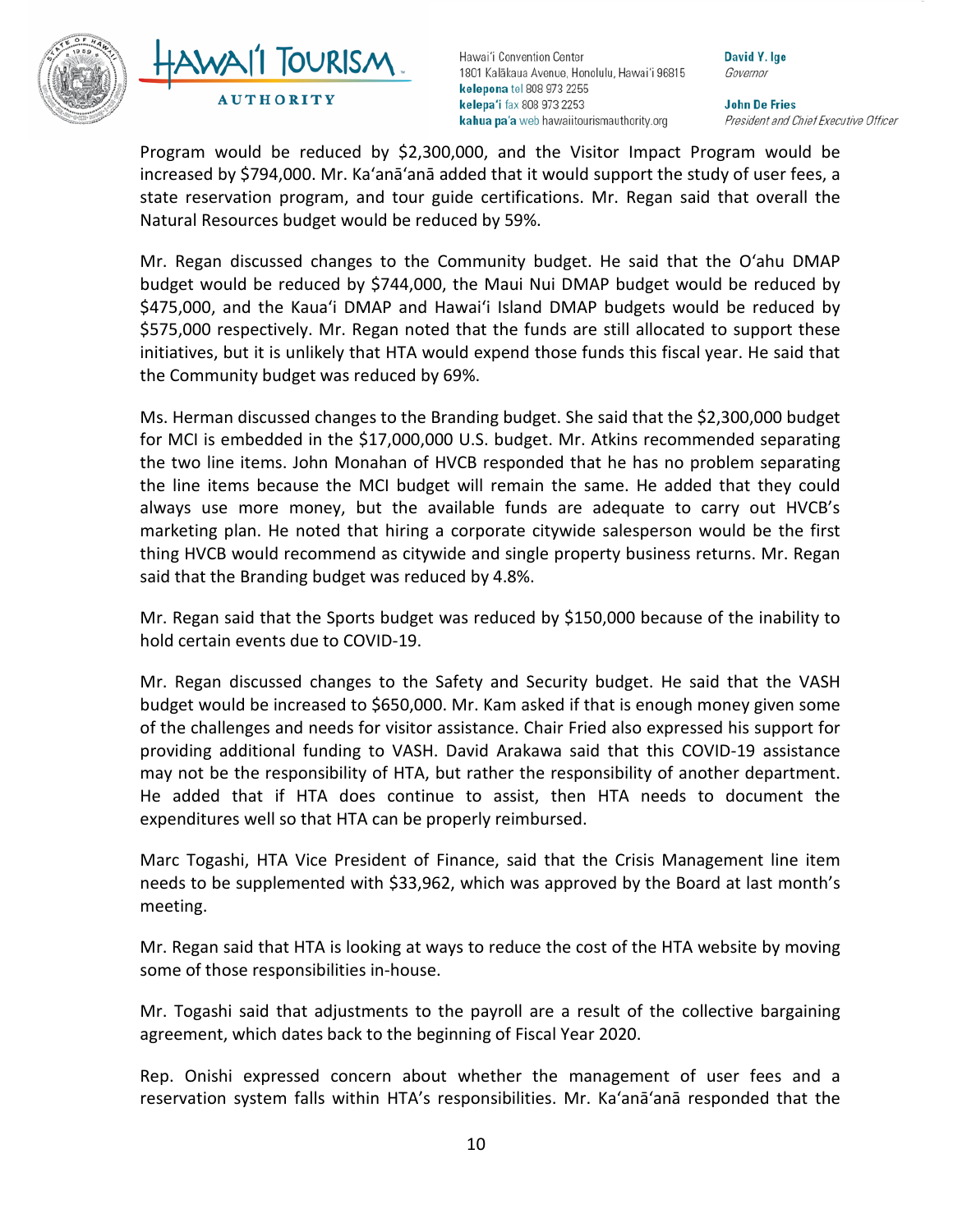



David Y. Ige Governor

**John De Fries** President and Chief Executive Officer

funds would be to conduct a study not to manage them. Rep. Onishi said that the Legislature has asked DLNR to develop a program for assessing fees for heavily trafficked venues. He added that a lack of action by DLNR should not spur HTA to cover for them. The Legislature wants to hold DLNR accountable. Chair Fried asked if HTA can perform this study and be reimbursed by DLNR. Rep. Onishi recommended getting a commitment from DLNR before conducting the study. Mr. Ka'anā'anā said that the initial issues with the reservation system at Hanauma Bay were bad for the Hawai'i brand. This study would support the counties and DLNR to better manage these resources.

Mr. Atkins said that HTA is mandated by statute to spend \$1,000,000 for natural resources. He added that it would be huge to have this type of instant information and move people around the islands so as not to overburden certain hot spots.

Daniel Chun lent his support to this study based on the concerns and issues raised by the community during the DMAP process. He said that he understands Rep. Onishi's concerns.

Rep. Onishi said that DLNR was asked to participate in the DMAP process but chose not to. DLNR is willing to sit on the sideline and point fingers. He noted that the Legislature has been trying to hold them accountable.

Mr. De Fries said that he hears Rep. Onishi's concerns, will meet with the director of DLNR, and make it an agenda item to address this concern.

Ms. Yuen suggested that perhaps HTA can leverage technology to be a bridge between the counties and state agencies in the interim to assist visitors with real time information because these hot spots often cross jurisdictional lines. Mr. Arakawa agreed with Ms. Yuen.

Chair Fried invited the public to provide testimony, and there was none.

Mr. Kam made a motion to approve the Amended Fiscal Year 2021 budget, which was seconded by Mr. Atkins. The motion was unanimously approved.

# **11. Presentation of the Report of the Audit Standing Committee on the Financial Audit for Fiscal Year 2020:**

Chair Fried recognized Mr. Arakawa to make his report of the Audit Standing Committee. Mr. Arakawa reported that it was a clean audit with no fraud, waste, or abuse. He said that the Audit Standing Committee met on December 11, 2020, and the external auditors presented the audit. Mr. Arakawa noted that the auditors highlighted three variances: (1) the Legislature's cancelation of \$243,000,000 in debt, (2) the decrease of \$15,900,000 in TAT revenues, and (3) the decrease of \$20,000,000 in HTA expenses.

Mr. Arakawa reported that the committee discussed HTA's CRF reimbursement request of \$3,300,000. He said that a note addressing this topic was added to the financial statements.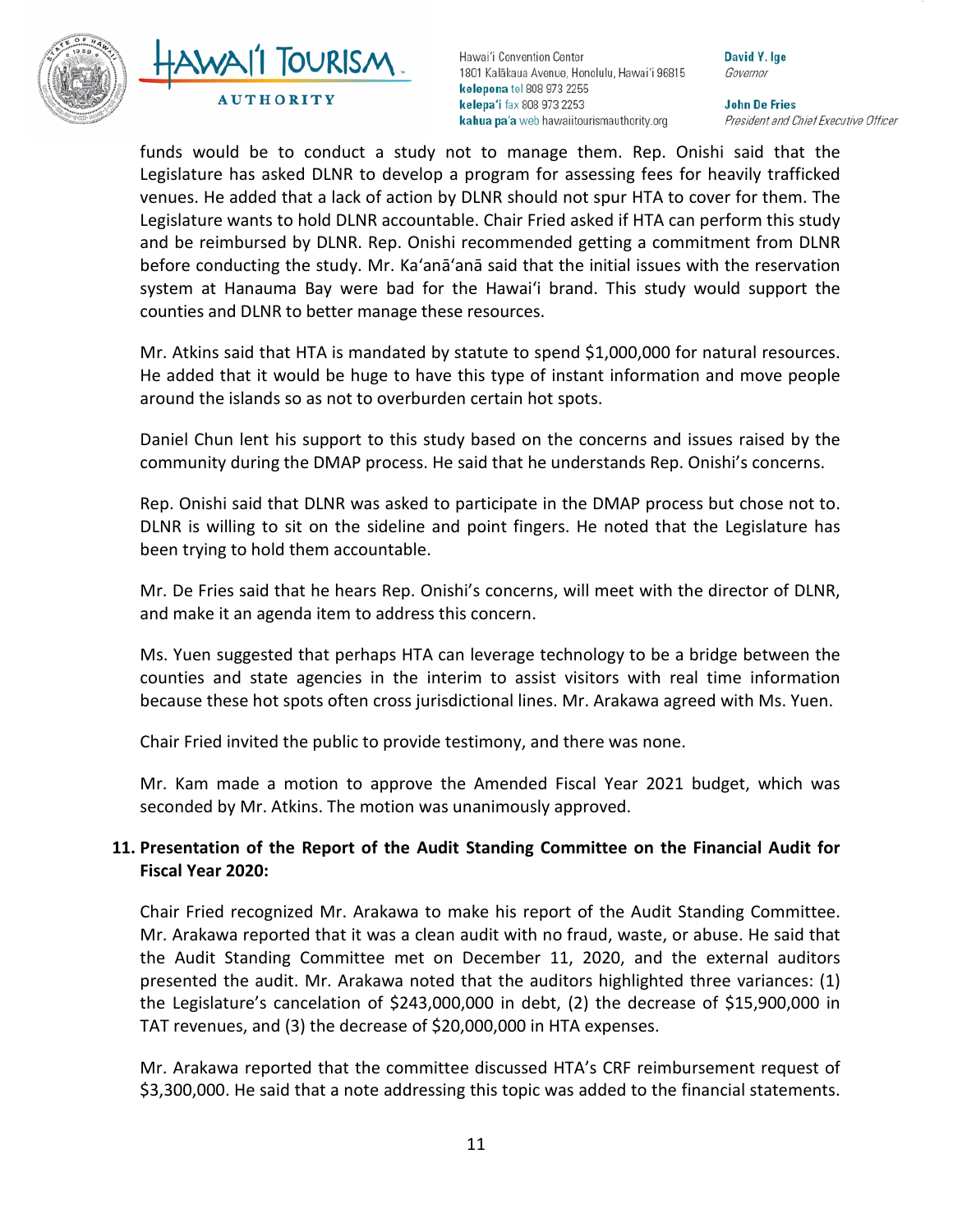



David Y. Ige Governor

**John De Fries** President and Chief Executive Officer

He added that the committee discussed if other projects could be reimbursed.

Mr. Arakawa reported that Acuity LLP had no difficulties with HTA management and did not identify any fraud, waste or abuse. He thanked Acuity LLP, Mr. Togashi, Mr. Regan, and the other members of the committee.

Mr. Atkins recommended that in the future if HTA ever has to do this type of emergency work, that they require a contract upfront and agreement as to whether it will be reimbursed.

## **12. Board Discussion and Action on the Presentation of the Report of the Audit Standing Committee on the Financial Audit for Fiscal Year 2020:**

Chair Fried recognized Mr. Arakawa, who requested a motion to accept the Acuity LLP audit of the HTA Fiscal Year 2020 financial statements. Mr. Kam made a motion, which was seconded by Ms. Yuen. The motion was unanimously approved.

# **13. Discussion Related to the Hawai'i Tourism Authority's Request for Reimbursement from the Coronavirus Relief Fund (CRF) for Expenditures Made by the Hawai'i Tourism Authority in Support of COVID-19 Pandemic Response as Directed by the State:**

Chair Fried recognized Mr. De Fries to discuss HTA's request for CRF reimbursement. Mr. De Fries reported that Mike McCartney, Director of the Department of Business, Economic Development & Tourism, verbally confirmed that HTA will receive its requested \$3,300,000 CRF reimbursement. Mr. De Fries said that he will memorialize that discussion in a written communication.

Mr. Arakawa thanked the HTA team for their quick action on the concerns raised by the Audit Standing Committee.

Mr. Kam asked if the \$3,300,000 needs to be added to the budget. Mr. Regan responded in the affirmative. Mr. Kam asked if the amended budget has removed the \$5,100,000 in emergency funds. Mr. Regan responded in the affirmative.

Chair Fried invited the public to provide testimony, and there was none.

# **14. Report of the Marketing Standing Committee with the Committee's Recommendations to Support Various Marketing Proposals, for Discussion and Action by the Board:**

Chair Fried recognized Mr. Kam to make his report of the Marketing Standing Committee meeting. Mr. Kam reported that the committee had a healthy discussion about the amended Branding budget. He added that the committee heard updates from HVCB on the Mālama Hawai'i Program and Japanese market updates from HTJ.

Chair Fried invited the public to provide testimony, and there was none.